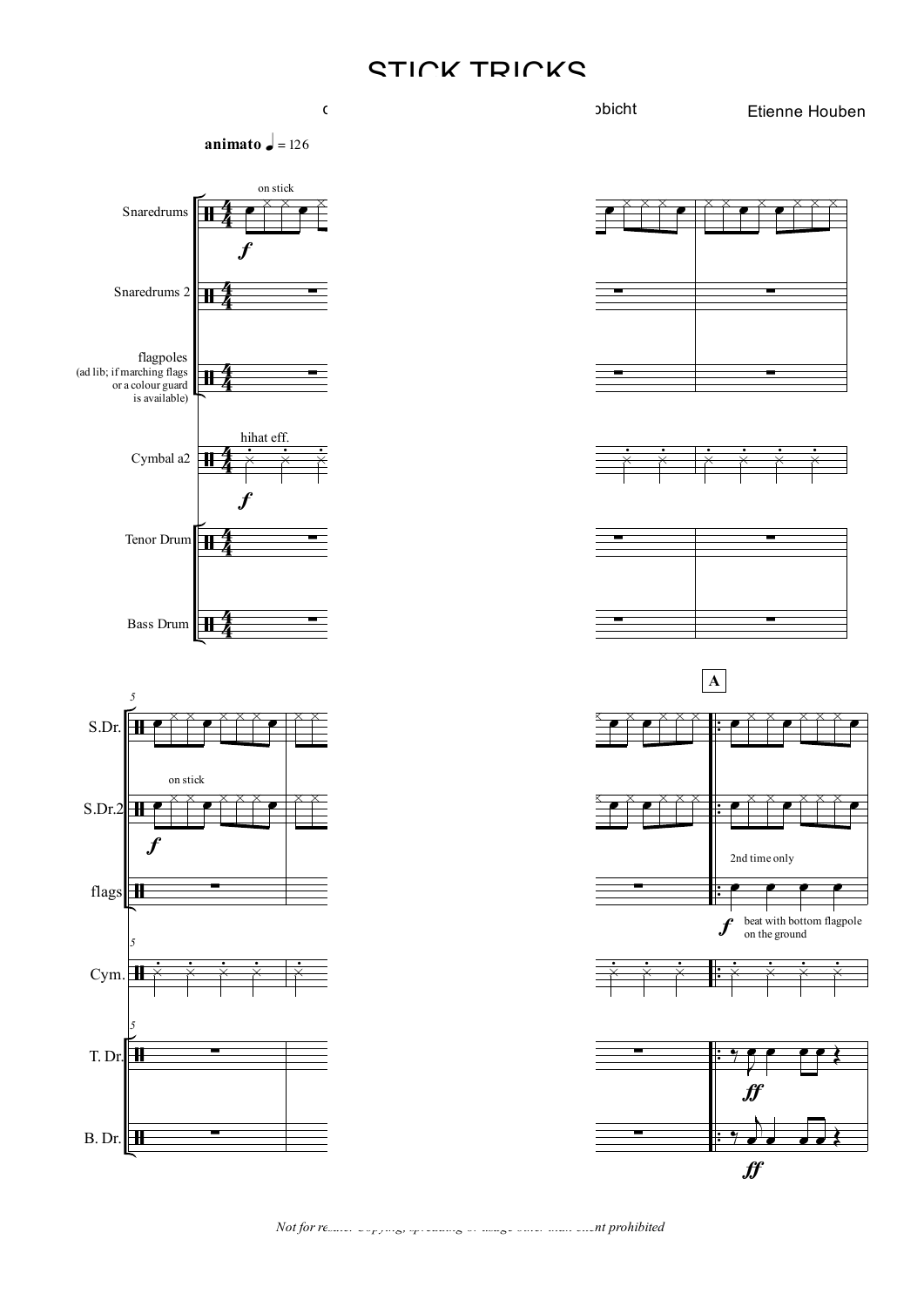## 2 STICK TRICKS

















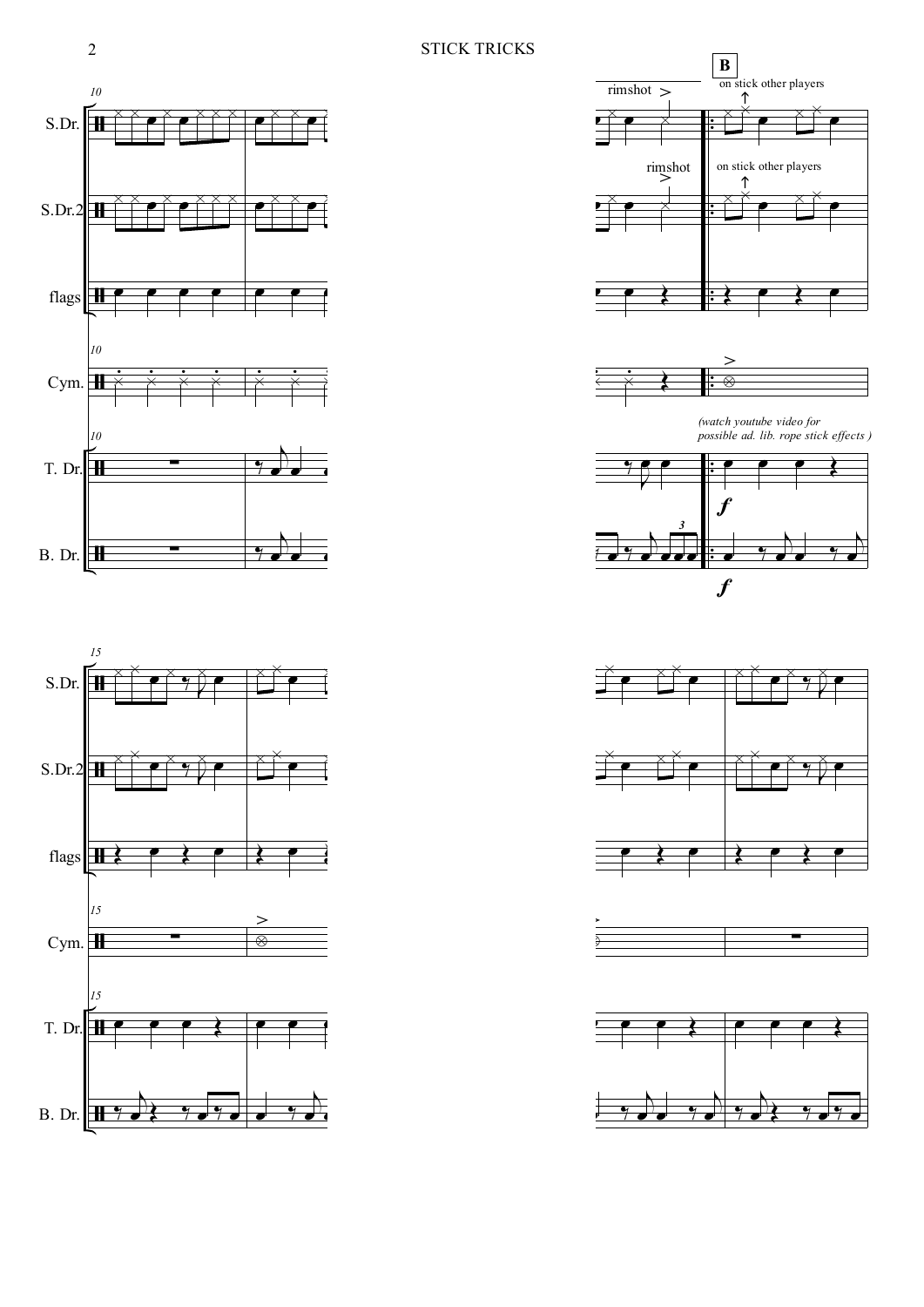$\overline{\mathbf{C}^{\mathbf{c}}(\mathbf{x})}$ 











*on flagpoles right or left next to you. (no flagpoles available: on colleagues snaredrum)*



*simultaneously head on chest!*



*(these are the beats the snare drummers*



X−  $\geq$ 

*simultaneously head on chest!*

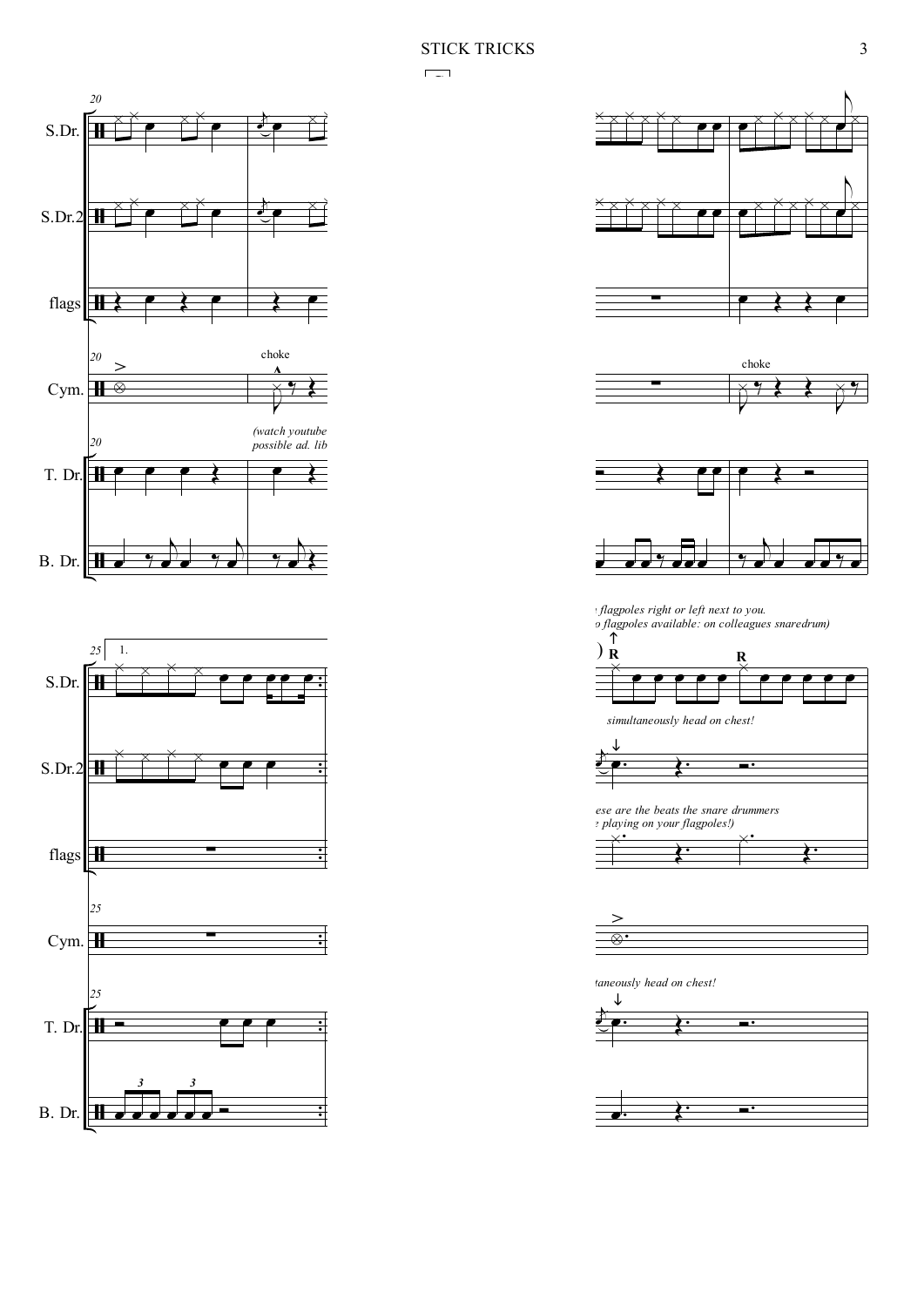













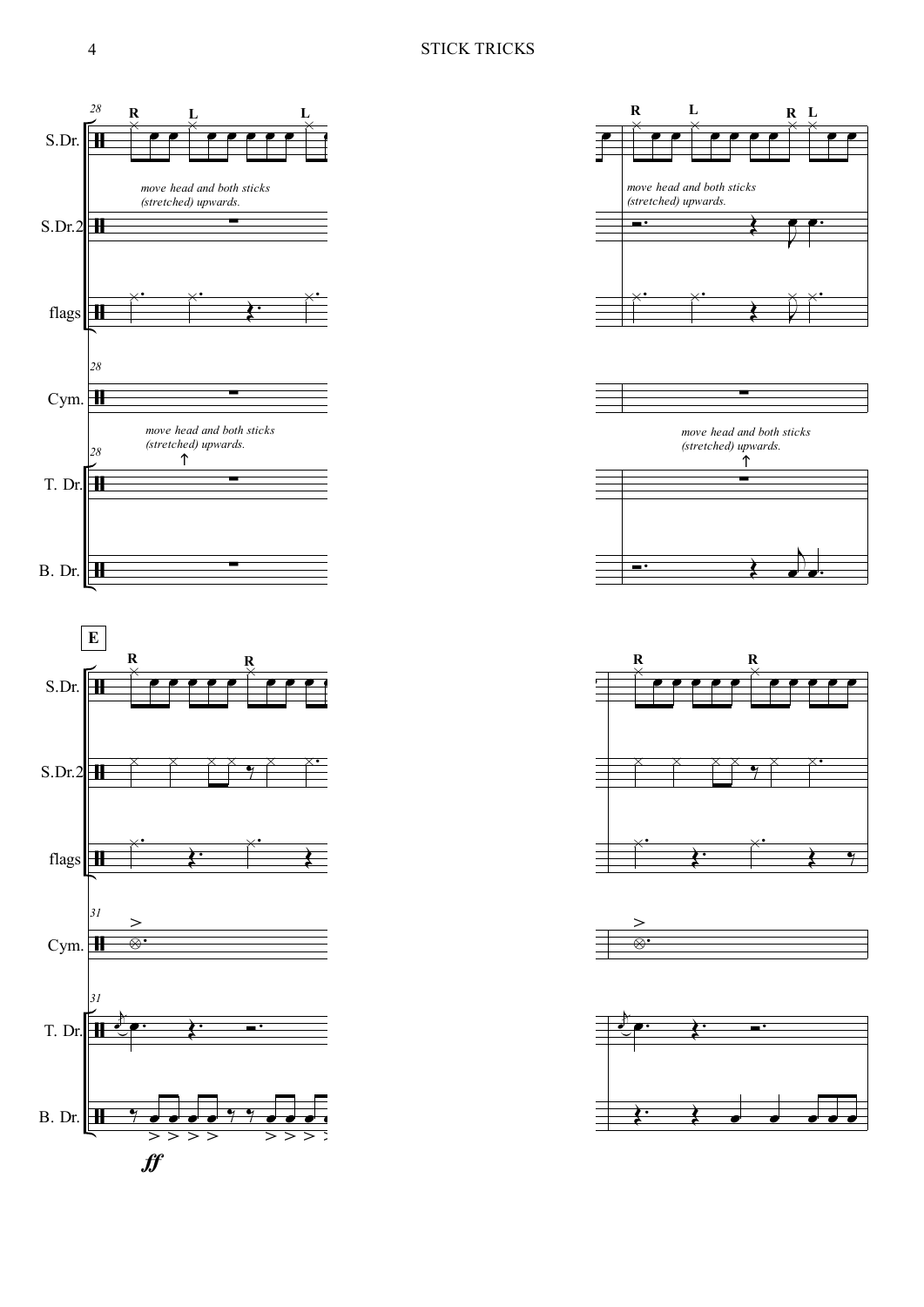